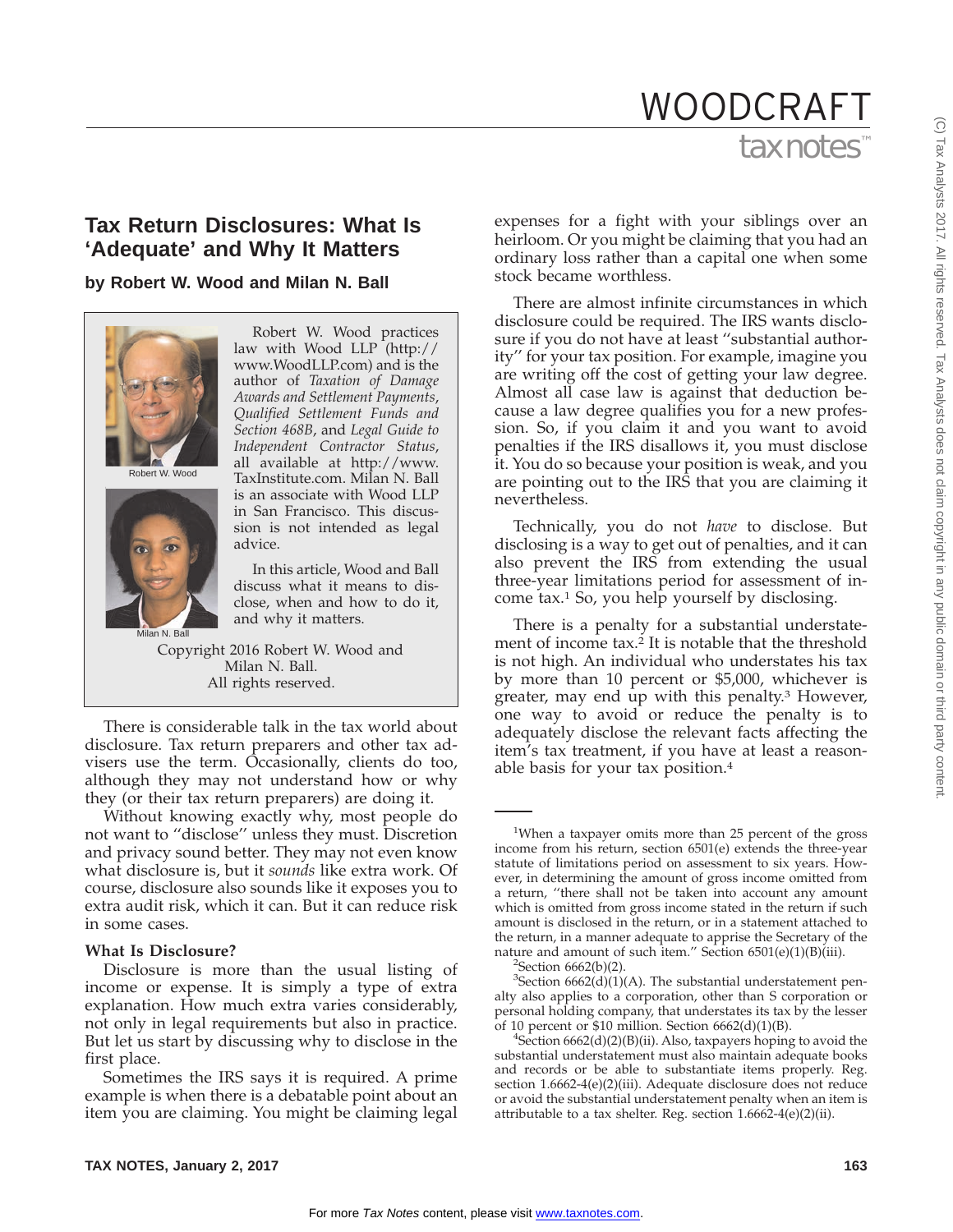#### **COMMENTARY / WOODCRAFT**

#### **How to Disclose**

How do you disclose for section 6662(d)'s substantial understatement penalty? The classic way, which the IRS clearly prefers, is by form. There are two disclosure forms, Form 8275 and Form 8275-R.5

We can dispense with Form 8275-R because we have never filed one; that form is for positions that contradict the law. If you need to file a Form 8275-R, get some professional advice, possibly from more than one source. Form 8275 (without the R) is another matter. These are common forms, and we have filed and seen hundreds of them filed.

Most tax returns attaching Form 8275 are not audited; it does not automatically trigger an audit. But how much detail to provide is another matter. In the hundreds of these forms we have been asked to review, rarely have we not cut down what the taxpayer or tax return preparer is proposing to say.

Some people go on for pages on Form 8275, and even send attachments. We have seen many proposed Forms 8275 that are long-winded arguments about the law — in all capital letters — citing many cases. That is not appropriate material for a disclosure, nor are attachments. We have seen proposed Forms 8275 that attach full legal agreements or excerpts. If the IRS wants your legal settlement agreement or purchase contract, the IRS will ask for it.

In short, all ways of going overboard in a disclosure seem unwise. You are required to disclose *enough* detail to tell the IRS what you are doing.6 But keep it short and succinct.

You can avoid the penalty if you had ''substantial authority'' or if (1) the relevant facts affecting the item's tax treatment are *adequately disclosed in the return or in a statement attached to the return*, and (2) there is a reasonable basis for the tax treatment.7

Just how you should go about making an adequate disclosure is addressed in the Treasury regulations. Reg. section 1.6662-4(f) states that:

Method of making adequate disclosure  $-$  (1) *Disclosure statement.* Disclosure is adequate with respect to an item (or group of similar items, such as amounts paid or incurred for supplies by a taxpayer engaged in business) or a position on a return if the disclosure is made on a properly completed form attached to the return or to a qualified amended return (as defined in section  $1.6664-2(c)(3)$  for the taxable year. In the case of an item or position other than one that is contrary to a regulation, disclosure must be made on Form 8275 (Disclosure Statement); in the case of a position contrary to a regulation, disclosure must be made on Form 8275-R (Regulation Disclosure Statement).

(2) *Disclosure on return*. *The Commissioner may by annual revenue procedure (or otherwise) prescribe the circumstances under which disclosure of information on a return (or qualified amended return) in accordance with applicable forms and instructions is adequate. If the revenue procedure does not include an item, disclosure is adequate with respect to that item only if made on a properly completed Form 8275 or 8275-R, as appropriate, attached to the return for the year or to a qualified amended return*. 8

#### **Form 8275 or White Paper?**

Can you omit Form 8275 and instead disclose in a footnote to your return? The answer depends. According to the IRS, Form 8275 is required to avoid the substantial understatement penalty unless the item is listed as an exception in Rev. Proc. 2016-13.9

First, let us define what a white paper disclosure might be. Suppose there is a Form 1099 reporting a personal physical injury legal settlement, but the taxpayer claims the settlement is not income.

Let's say the taxpayer has pictures and medical expenses to prove that he had physical injuries, and so the only problem is the Form 1099. Line 21 to Form 1040 might report zero, and ''see Statement 1.'' Statement 1 might say:

| Form 1099-MISC from X for legal settlement   | \$100,000   |
|----------------------------------------------|-------------|
| Less amount excludable for physical injuries | $-$100,000$ |
| under section 104                            |             |
| Net to line 21:                              | \$0         |

That seems clear and concise. Yet Rev. Proc. 2016-13 lists some things the IRS says must be disclosed on Form 8275. But some things can be disclosed on the tax return itself or on a statement that is not the form. Those include medical, dental, and some trade or business expenses.10

If your item is not listed in Rev. Proc. 2016-13, it and the regulations indicate that under section 6662(d)(2) you must file Form 8275. But only the IRS is saying that, not the courts.

However, the IRS's preference for Form 8275 appears to be supported by recent cases. Several cases rely on reg. section  $1.6662-4(f)(2)$  in holding that a taxpayer has *not* made an adequate disclosure

<sup>5</sup> Reg. section 1.6662-4(f)(1).

<sup>&</sup>lt;sup>6</sup> Schirmer v. Commissioner, 89 T.C. 277, 285-286 (1987).<br><sup>7</sup> Section 6662(d)(2)(B)  $7$ Section 6662(d)(2)(B).

<sup>&</sup>lt;sup>8</sup>Reg. section 1.6662-4 (emphasis added).

<sup>9</sup> 2016-4 IRB 290; reg. section 1.6662-4(f).

<sup>10</sup>*See* Rev. Proc. 2016-13, section 4.02(1).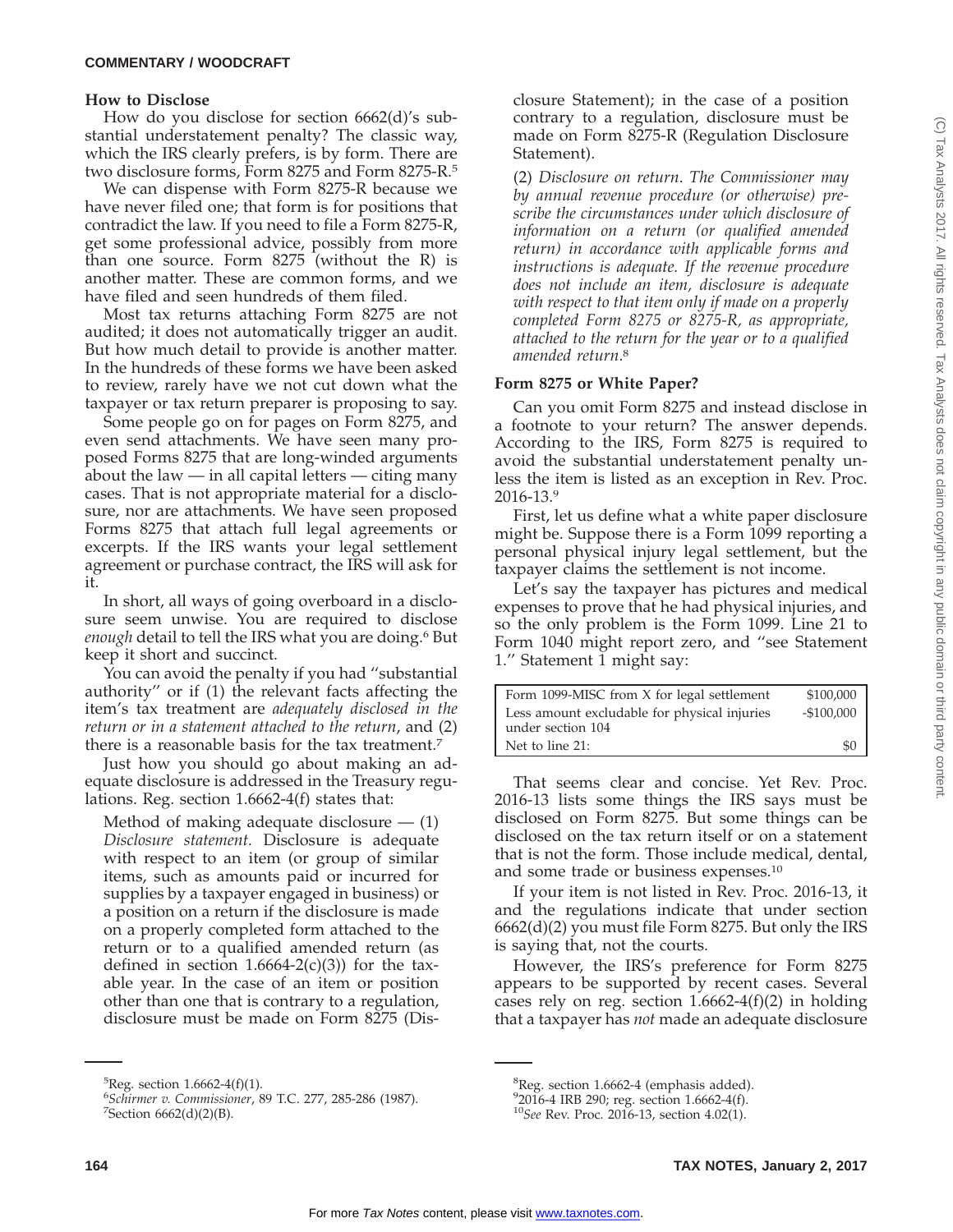if he has not filed Form 8275. There are arguments, however, that a white paper disclosure is still acceptable.<sup>11</sup>

Indeed, in practice whether an item has been adequately disclosed appears to be decided on an item-by-item basis. For example, when a taxpayer states that she is excluding a payment under section 104(a)(2), it might be sufficient to disclose in a footnote on a tax return. But it might not be.

For example, if there is precedent holding that a specific item can be disclosed only on Form 8275 or Form 8275-R, courts are more likely to hold that the disclosure of that specific item in a tax return is inadequate. Nevertheless, in many of those published cases, it also appears that the taxpayers failed to prove that they had a reasonable basis.

It does not matter how fully you disclose something if you are unable to show that you had a reasonable basis (or a stronger position) for claiming the item. After all, to avoid the substantial understatement penalty, a reasonable basis is the other element you must meet to have made an adequate disclosure.12 Notably, in many cases, the reasonable cause and good-faith exception is used to determine whether a taxpayer can avoid the substantial understatement penalty, instead of the reasonable basis and adequate disclosure exception.

After Rev. Proc. 2010-15,<sup>13</sup> every revenue procedure that has identified the circumstances under which there are adequate disclosures to avoid section 6662's substantial understatement accuracyrelated penalty included the following statement (or similar language):

If this *revenue procedure does not include an item*, *disclosure is adequate with respect to that item only if made on a properly completed Form 8275 or* *8275-R*, as appropriate, attached to the return for the year or to a qualified amended return.14

Before that language was added, several cases suggested that an adequate disclosure could be satisfied either by disclosure in a *statement attached to a return,* or by *disclosure on a return* as stated in section  $6662(d)(2)(B).$ <sup>15</sup> When a taxpayer did not attach a statement to his tax return, courts would ask whether the taxpayer adequately disclosed an item or position on his return.16 To answer that question, courts presumably would look to Treasury regulations.

The regulations stated that Treasury would prescribe regulations for circumstances in which disclosure on a return was adequate.17 If the Treasury regulations did not list a controversy or form that constituted adequate disclosure, the taxpayer would not satisfy the requirements of the revenue procedure. Despite the taxpayer's failure to meet

<sup>15</sup>Recovery Group Inc. v. Commissioner, T.C. Memo. 2010-76, *aff'd*, 652 F.3d 122 (1st Cir. 2011) (''A taxpayer may adequately disclose by providing sufficient information on the return to enable the IRS to identify the potential controversy.''); *Intertan Inc. v. Commissioner*, T.C. Memo. 2004-1, *aff'd*, 117 F. App'x 348 (5th Cir. 2004) (''Petitioner does not dispute respondent's position concerning petitioner's failure to attach Form 8275 to petitioner's 1993 return, but disputes respondent's position concerning the October 11, 1996 disclosure letter.''); *Schirmer v. Commissioner*, 89 T.C. 277, 285-286 (1987), *acq.* AOD-CC-1989-

<sup>11</sup>*See* S. Rep. No. 494, at 273-274 (1982) (explaining the adequate disclosure exception) (''An item is disclosed if it is disclosed in such a way as to apprise the secretary of the nature of the controversy surrounding the item and amount of such item. The committee bill provides Broad regulatory authority to permit the secretary to prescribe the form of disclosure. However, the committee intends that the secretary shall in no event require disclosure of accountant's work papers. Instead, disclosure will be made if the taxpayer discloses facts sufficient to enable the internal revenue service to identify the potential controversy, if it analyzed that information. For example, if a taxpayer has only a reasonable basis that an amount received was a business gift and therefore not includable in income, he may avoid a penalty by attaching a readily identifiable statement to his tax return disclosing the amounts received and the name and business relationship of the payor. Also, a taxpayer taking a bad debt deduction in a particular year, when there is a question as to the correct year in which the loss is allowable, could avoid the penalty by disclosing the issue to the secre-

tary.").<br>  $^{12}$ Section 6662(d)(2)(B)(ii).<br>  $^{13}$ 2010-7 IRB 404.

<sup>14</sup>Rev. Proc. 2016-13 (emphasis added); *see* IRS, ''Instructions for Form 8275'' (''Unless provided otherwise in the General Instructions above, your disclosure will not be considered accurate unless the information described above is provided using Form 8275. For example, your disclosure will not be considered adequate if you attach a copy of an acquisition agreement to your tax return to disclose the issues involved in determining the basis of certain acquired assets. If Form 8275 is not completed and attached to the return, the disclosure will not be considered valid even if the information described above is provided using another method, such as a different form or an attached letter.''); Alan J. Tarr and Pamela Jensen Drucker, ''Civil Tax Penalties,'' 634-3rd T.M., at section IV.E.4 (2016) (''Under the regulations, a disclosure is adequate only if: it is made on a properly completed and filed Form 8275 (Disclosure Statement), or, in the case of a position contrary to a regulation, Form 8275-R (Regulation Disclosure Statement); or it is disclosed on a return in accordance with an annual revenue procedure addressing return disclosure.''); *cf.* Rev. Proc. 94-69, 1994-2 C.B. 804 (predecessor to Rev. Proc. 2016-13) (''Sections 1.6662-3(c) and 1.6662- 4(f) provide the methods for making adequate disclosure for purposes of the (1) penalty for negligence or disregard of rules or regulations, and (2) the substantial understatement penalty, respectively. *These methods include* attaching a properly completed Form 8275, Disclosure Statement, to an original return or to a qualified amended return in the case of an item or position other than one that is contrary to a regulation. In the case of a position contrary to a regulation, disclosure must be made on Form 8275-R (Regulation Disclosure Statement).").

<sup>&</sup>lt;sup>16</sup>Schirmer, 89 T.C. 277, 285-286 (citing S. Rep. 97-494 at 274

<sup>(1982)).</sup> <sup>17</sup>*Schirmer*, 89 T.C. 277, 285-286.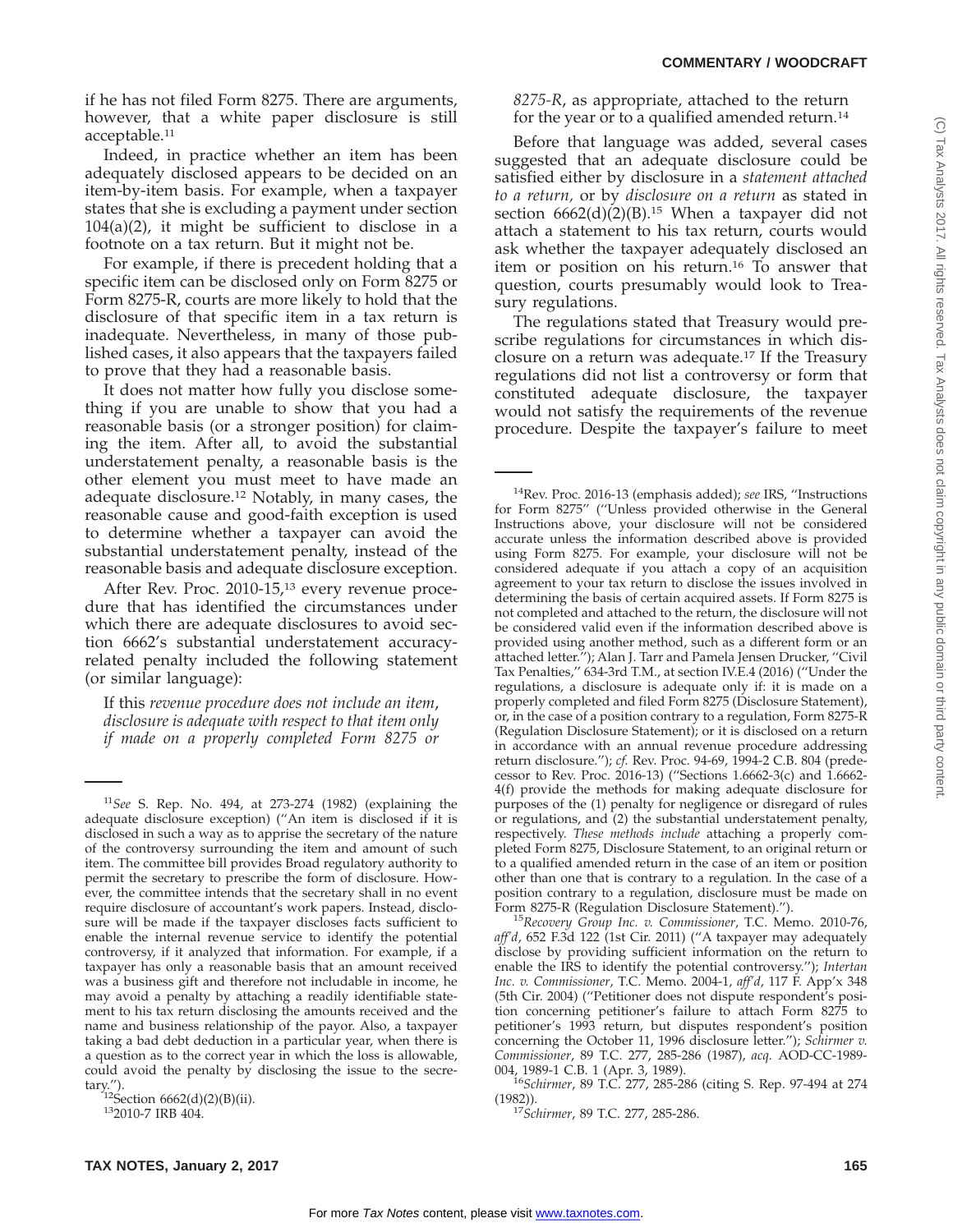the requirements of the revenue procedure, a taxpayer could otherwise adequately disclose an item ''by providing on the return sufficient information to enable [the IRS] to identify the potential controversy involved.''18

Now, Treasury regulations indicate that the "statement attached to a return" exception under section 6662(d)(2) is in fact a form attached to a return, and that form is Form 8275 or Form 8275-R. Reg. section 1.6662-4(f) states:

Method of making adequate disclosure  $-$  (1) *Disclosure statement. Disclosure is adequate* with respect to an item (or group of similar items, such as amounts paid or incurred for supplies by a taxpayer engaged in business) or a position on a return *if the disclosure is made on a properly completed form attached to the return or to a qualified amended return* (as defined in section  $1.6664-2(c)(3)$  for the taxable year. In the case of an item or position other than one that is contrary to a regulation, disclosure must be made on Form 8275 (Disclosure Statement); in the case of a position contrary to a regulation, disclosure must be made on Form 8275-R (Regulation Disclosure Statement). [Emphasis added.]

All of the above suggests that in the IRS's view, using Form 8275 or Form 8275-R is necessary in order to avoid the substantial understatement penalty, unless the item is listed as an exception in Rev. Proc. 2016-13.19 Further, it appears that reg. section 1.6662-4(f) and Rev. Proc. 2016-13 preclude courts from considering whether a taxpayer made an adequate disclosure when he otherwise provided sufficient information to enable the IRS to identify a potential controversy.

That is further supported by recent cases that rely on reg. section 1.6662-4(f) in holding that a taxpayer has not made an adequate disclosure if she has not filed Form 8275 or Form 8275-R.20 Does that really end the query? Perhaps not.

After all, in many of the published cases, it also appears that the taxpayers failed to prove that they had a reasonable basis for their positions.<sup>21</sup> That is the other element one must meet to come within the adequate disclosure exception. However, the courts might still consider whether a taxpayer made an adequate disclosure on an item-by-item basis.22

For example, consider *Sharp*. <sup>23</sup> In that case, the Tax Court held that the taxpayer could not meet the reasonable basis and adequate disclosure exception. The taxpayer did not have a reasonable basis for excluding income under section 104(a)(2).

In the findings of fact section of *Sharp*, the Tax Court notes:

Petitioner received \$70,000 of the settlement proceeds in 2010. Petitioner did not report this payment on her Federal income tax return for 2010. Rather, she attached a statement to her

exception to the additional tax applied.").<br><sup>22</sup>H.R. Rep. 101-247, at 1393 (1989) ("The committee believes that it is appropriate for the courts to review the determination of the accuracy-related penalties by the same general standard applicable to their review of the additional taxes that the IRS determines are owed. The committee believes that providing greater scope for judicial review of IRS determinations of these penalties will lead to greater fairness of the penalty structure and minimize inappropriate determinations of these penalties.''). <sup>23</sup>*Sharp v. Commissioner*, T.C. Memo. 2013-290.

<sup>18</sup>*Id*. <sup>19</sup>*See* Martin K. McMahon Jr., ''Recent Developments in Federal Income Taxation: The Year 2015,'' 18 *Fla. Tax Rev*. 275, 433 (2015-2016) (referring to Rev. Proc. 2015-16, the predecessor to Rev. Proc. 2016-13, as ''Updated instructions on how to rat yourself out.''). <sup>20</sup>*Sampson v. Commissioner*, T.C. Memo. 2013-212 (citing *Vi-*

*anello v. Commissioner*, T.C. Memo. 2010-17) (''If the annual revenue procedure does not permit the disclosure of an item on the face of the return, disclosure is adequate only if the disclosure is made on a properly completed Form 8275, Disclosure Statement, or Form 8275-R, Regulation Disclosure Statement, attached to the taxpayer's return for the year the disclosure applies. *See* sec. 1.6662-4(f), Income Tax Regs.'').

<sup>21</sup>*Gardner v. Commissioner*, T.C. Memo. 2014-148 (''We note that petitioners did not have a reasonable basis for the expenses they reported from the cattle operation. Respondent argues that under section 1.6662-4(f)(2), Income Tax Regs., for the disclosure to be adequate, petitioners were required to make the disclosure on Form 8275, Disclosure Statement, or Form 8275-R, Regulation Disclosure Statement. Petitioners did not attach Forms 8275 or Forms 8275-R to their returns for the years at issue.''); *Vianello*, T.C. Memo. 2010-17 (''Petitioners argue that they adequately disclosed the relevant information in a footnote to Schedule C and had a reasonable basis for their position. Adequate disclosure generally requires the inclusion of Form 8275, Disclosure Statement, with the return. See sec. 1.6662-4(f), Income Tax Regs. Petitioners did not include that form. Moreover, reasonable basis 'is a relatively high standard of tax reporting, that is, significantly higher than not frivolous or not patently improper. The reasonable basis standard is not satisfied by a return position that is merely arguable or that is merely a colorable claim.' Sec. 1.6662-3(b)(3), Income Tax Regs. Thus, we find petitioners did not have a reasonable basis for their tax treatment.''); *see Prough v. Commissioner*, T.C. Memo. 2010-20 (finding taxpayers' disclosure inadequate when no Form 8275 or Form 8275-R was filed, and inferring that taxpayers did not have a reasonable basis for position) (''Petitioners argue that they should be absolved from the penalty because they had reasonable cause for failing to report the entire amount as taxable. We disagree. Nationwide informed petitioners that the distributions did not qualify as substantially equal periodic payments exempt from the section 72(t) additional tax and the Jefferson National withdrawal request specifically indicated that the distribution was subject to section 72(t). Moreover, the 1099-Rs issued by Jefferson National and Nationwide indicated that all the distributions were early distributions for which no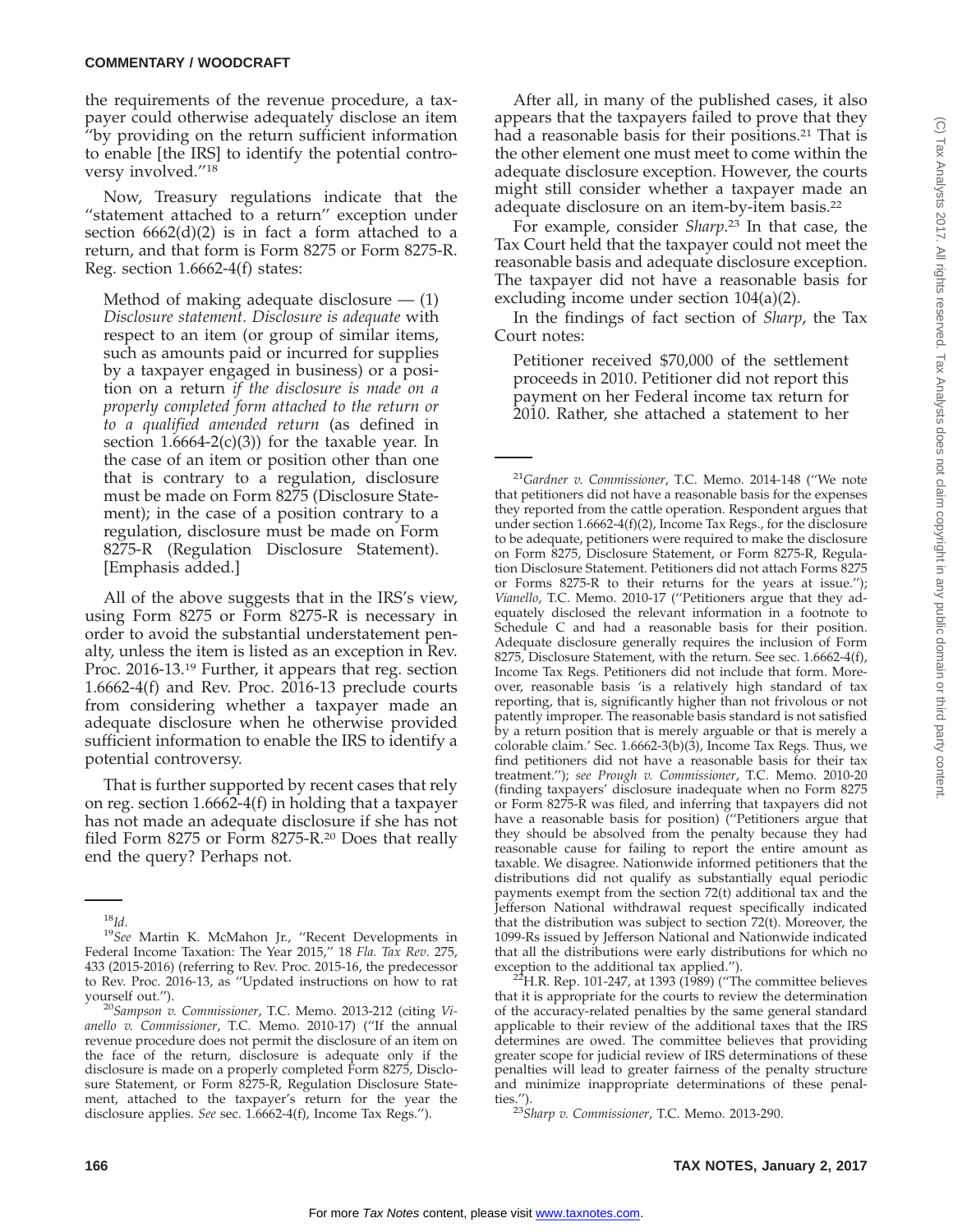return on the advice of her attorney explaining that she was excluding the settlement proceeds from her gross income under section 104(a)(2).

Then the Tax Court mentions in a footnote: ''The statement was not provided on Form 8275, Disclosure Statement, which is the form the Secretary prescribes.'' Thus, it is unclear whether the Tax Court *would have* held against the taxpayer based on the lack of a Form 8275 if the taxpayer had a reasonable basis for excluding her income under section 104(a)(2).

*High*<sup>24</sup> is to the same effect. In *High*, the Tax Court held the taxpayer was subject to the substantial understatement penalty after rejecting the taxpayer's claim that amounts reported on Form 1099 were excludable under section 104(a)(2). Yet in *High,* the Tax Court did not mention Forms 8275 or 8275-R when it discussed whether the taxpayer's position was adequately disclosed. Instead, the Tax Court dismissed the taxpayer's claim. The court said the item was not disclosed ''in the return.''25

One might also point to the fact that the Tax Court has been much more explicit regarding other items. For example, in *Gardner*<sup>26</sup> the Tax Court found that the taxpayers lacked a reasonable basis when they deducted expenses from a cattle operation under section 162. The IRS and Tax Court agreed that it was not for profit under section 183. Concerning disclosure, the Tax Court remarked:

Petitioners argue that they adequately disclosed the relevant facts of the income and expenses associated with the cattle operation and that they had a reasonable basis for the tax treatment of the income and expenses. Therefore, they contend that they should not be liable for the accuracy-related penalty under section  $6662(d)(2)(B)(ii)$ .

We note that petitioners did not have a reasonable basis for the expenses they reported from the cattle operation.

Respondent argues that under section 1.6662- 4(f)(2), Income Tax Regs., for the disclosure to be adequate, petitioners were required to make the disclosure on Form 8275, Disclosure Statement, or Form 8275-R, Regulation Disclosure Statement. Petitioners did not attach Forms 8275 or Forms 8275-R to their returns for the years at issue.

Accordingly, we hold that petitioners are liable for the accuracy-related penalties under section 6662(a) for their underpayments of tax for the years at issue.<sup>27</sup>

Similarly, in *Campbell*<sup>28</sup> the Tax Court found that the taxpayer did not have a reasonable basis for excluding his *qui tam* payment from his gross income. In discussing the reasonable basis and adequate disclosure exception, the Tax Court remarked:

Petitioner further argues that the underpayment should be reduced because of adequate disclosure and a showing of reasonable basis. Sec. 6662(d)(2)(B)(ii). Adequate disclosure may be made either in a statement attached to the return or on the return. Sec. 1.6662-4(f), Income Tax Regs. *Disclosure generally must be made on Form 8275 unless otherwise permitted by applicable revenue procedure — in this case*, Rev. Proc. 2003-77, 2003-2 C.B. 964. Sec. 1.6662-4(f)(2), Income Tax Regs.

Petitioner included the \$5.25 million net proceeds of the *qui tam* payment as other income on page 1 of his return. *Qui tam* payments are not addressed in Rev. Proc. 2003-77, supra. Consequently, the method for adequately disclosing the taxability of a *qui tam* payment was by the filing of a Form 8275. Petitioner's Form 8275 did not disclose the \$5.25 million net proceeds of the *qui tam* payment. Instead, the Form 8275 disclosed the \$3.5 million attorney's fee payment. Accordingly, we conclude that petitioner did not adequately disclose the \$5.25 million net proceeds of the *qui tam* payment.<sup>29</sup>

It is notable that the Tax Court issued its decision in *Campbell* before the IRS issued its harsher language in Rev. Proc. 2010-15. Perhaps for some items, such as income from *qui tam* actions that are obviously taxable, there are simply more stringent disclosure requirements. What the taxpayer is disclosing and whether it is highly aggressive seems to matter, as does the precise manner of the disclosure.

However, a taxpayer can also avoid an accuracyrelated penalty using the reasonable cause and good-faith exception.<sup>30</sup> The reasonable cause and good-faith exception was enacted by Congress to

(C) Tax Analysts 2017. All rights reserved. Tax Analysts does not claim copyright in any public domain or third party content.(C) Tax Analysts 2017. All rights reserved. Tax Analysts does not claim copyright in any public domain or third party content

<sup>&</sup>lt;sup>24</sup>*High v. Commissioner*, T.C. Summ. Op. 2011-36.<br><sup>25</sup>The Tax Court also found that the taxpayer lacked reasonable cause. *High*, T.C. Summ. Op. 2011-36. <sup>26</sup>*Gardner*, T.C. Memo. 2014-148.

<sup>27</sup>*Id*. <sup>28</sup>*Campbell v. Commissioner*, 134 T.C. 20 (2010). <sup>29</sup>*Campbell*, 134 T.C. at 31 (emphasis added). 30Section 6664(c); reg. section 1.6664-4; *see*, *e.g.*, *Espinoza v. Commissioner*, T.C. Memo. 2010-53 (''However, once the Commissioner has met the burden of production, the burden of proof **(Footnote continued on next page.)**